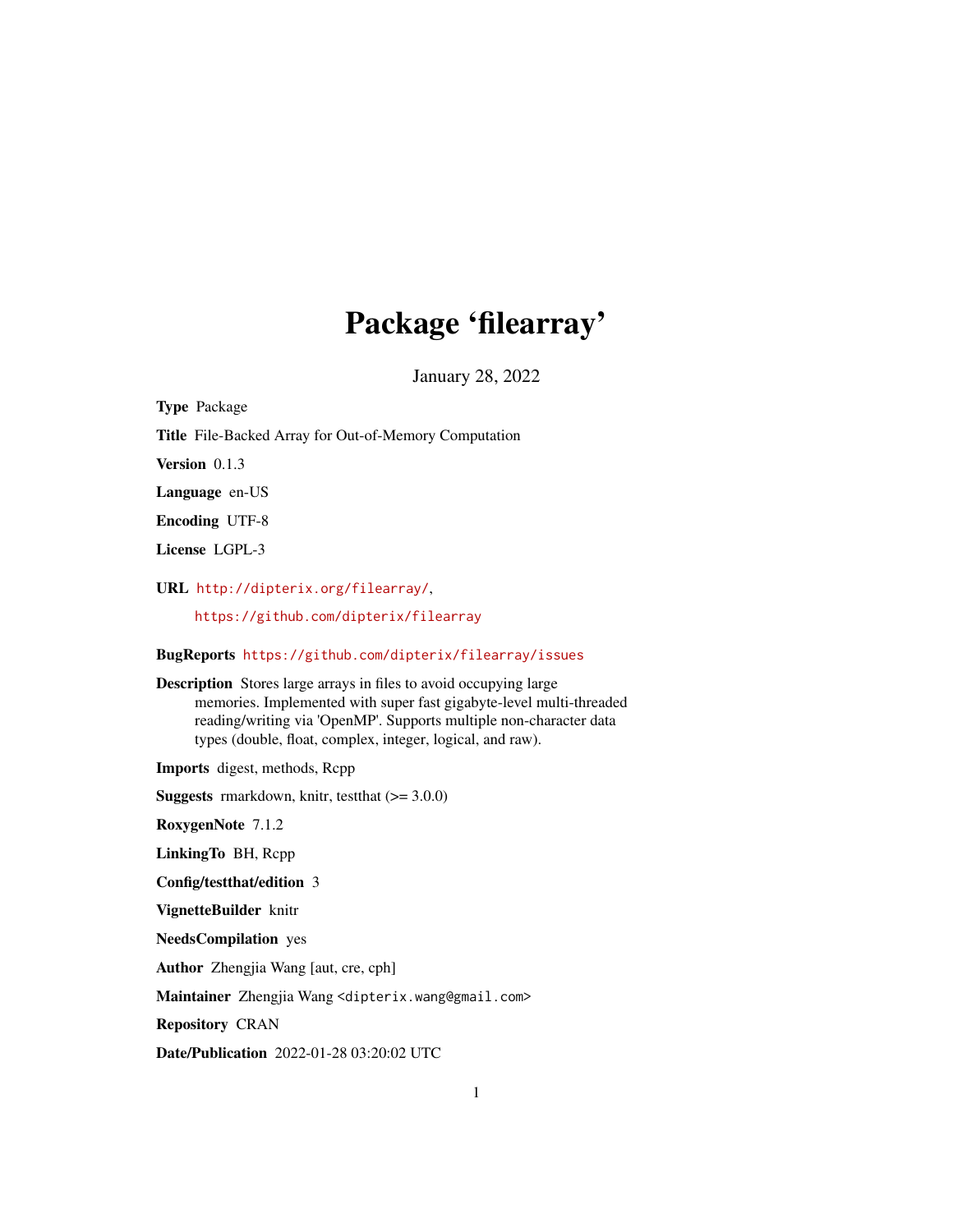### <span id="page-1-0"></span>R topics documented:

| Index |  |
|-------|--|
|       |  |
|       |  |
|       |  |
|       |  |
|       |  |
|       |  |
|       |  |
|       |  |
|       |  |
|       |  |

<span id="page-1-1"></span>apply *Apply functions over file array margins (extended)*

### Description

Apply functions over file array margins (extended)

#### Usage

apply(X, MARGIN, FUN, ..., simplify = TRUE)

## S4 method for signature 'FileArray'  $apply(X, MARGIN, FUN, ..., simplify = TRUE)$ 

#### Arguments

| X          | a file array                                                                                                                      |
|------------|-----------------------------------------------------------------------------------------------------------------------------------|
| MARGIN     | scalar giving the subscripts which the function will be applied over. Current<br>implementation only allows margin size to be one |
| <b>FUN</b> | the function to be applied                                                                                                        |
| $\ddotsc$  | optional arguments to FUN                                                                                                         |
| simplify   | a logical indicating whether results should be simplified if possible                                                             |

#### Value

See Section 'Value' in [apply](#page-1-1);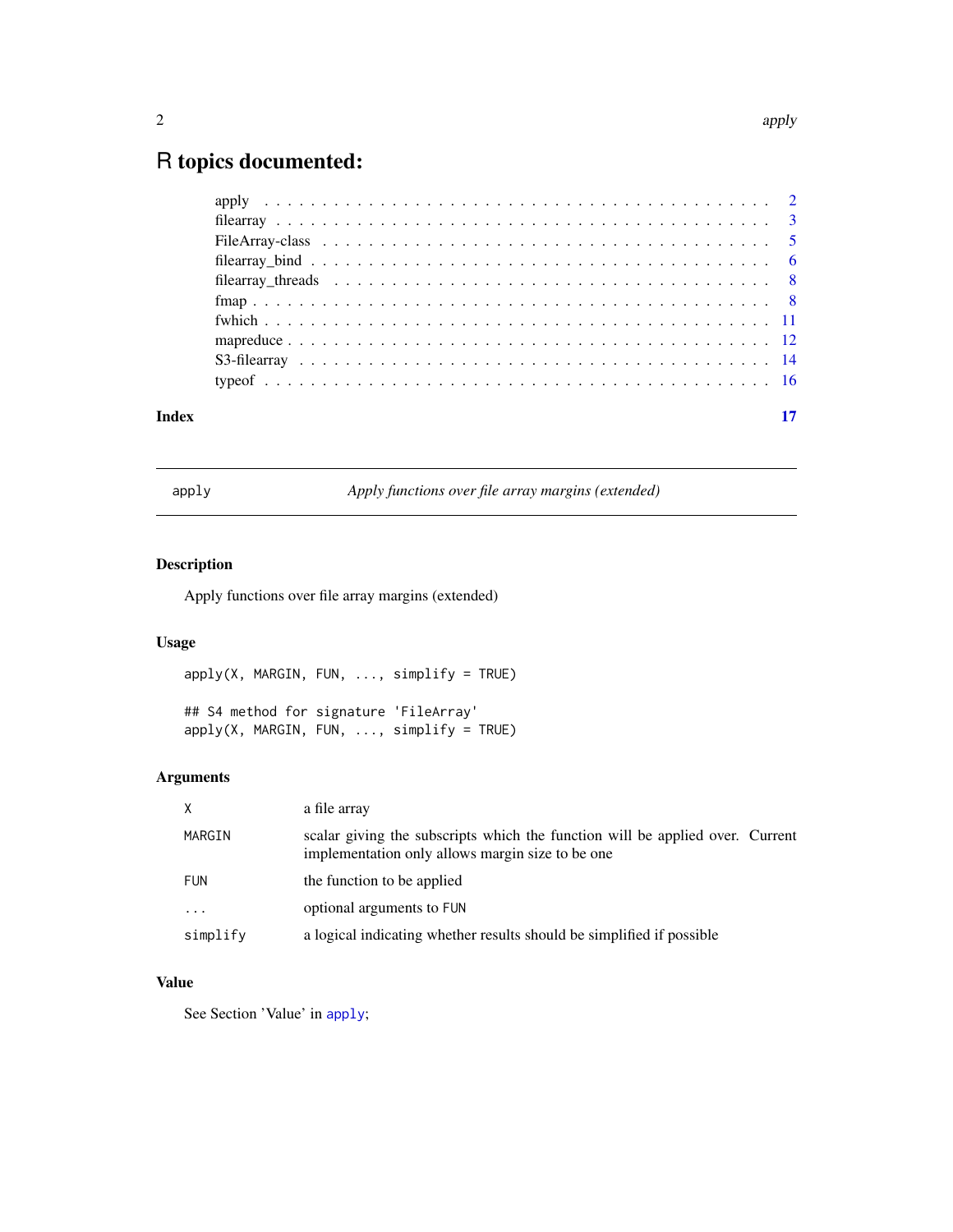<span id="page-2-2"></span><span id="page-2-0"></span>

#### <span id="page-2-1"></span>Description

Create or load existing file arrays

#### Usage

```
filearray_create(
  filebase,
 dimension,
  type = c("double", "float", "integer", "logical", "raw", "complex"),
 partition_size = NA,
  initialize = FALSE,
  ...
\mathcal{L}filearray_load(filebase, mode = c("readwrite", "readonly"))
filearray_checkload(
  filebase,
 mode = c("readonly", "readwrite"),
  ...,
  symlink_ok = TRUE
)
```

| filebase   | a directory path to store arrays in the local file system. When creating an array,<br>the path must not exist.                                                |
|------------|---------------------------------------------------------------------------------------------------------------------------------------------------------------|
| dimension  | dimension of the array, at least length of 2                                                                                                                  |
| type       | storage type of the array; default is 'double'. Other options include 'integer',<br>'logical', and 'raw'.                                                     |
|            | partition_size positive partition size for the last margin, or NA to automatically guess; see 'De-<br>tails'.                                                 |
| initialize | whether to initialize partition files; default is false for performance considera-<br>tions. However, if the array is dense, it is recommended to set to true |
|            | additional headers to check used by filear ray_checkload (see 'Details'). This<br>argument is ignored by filearray_create, reserved for future compatibility. |
| mode       | whether allows writing to the file; choices are 'readwrite' and 'readonly'.                                                                                   |
| symlink_ok | whether arrays with symbolic-link partitions can pass the test; this is usually<br>used on bound arrays with symbolic-links; see filearray_bind;              |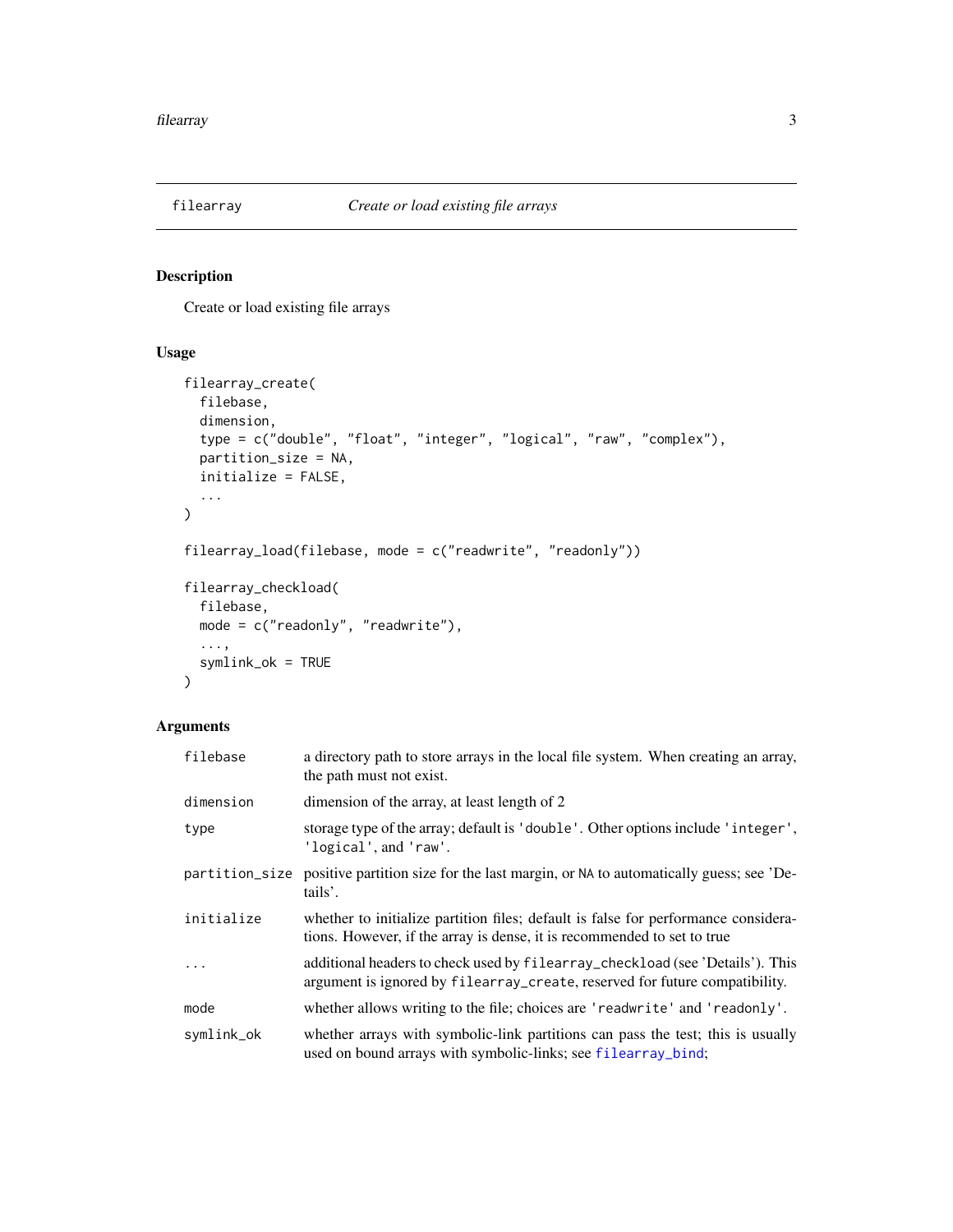#### Details

The file arrays partition out-of-memory array objects and store them separately in local file systems. Since R stores matrices/arrays in column-major style, file array uses the slowest margin (the last margin) to slice the partitions. This helps to align the elements within the files with the corresponding memory order. An array with dimension 100x200x300x400 has 4 margins. The length of the last margin is 400, which is also the maximum number of potential partitions. The number of partitions are determined by the last margin size divided by partition\_size. For example, if the partition size is 1, then there will be 400 partitions. If the partition size if 3, there will be 134 partitions. The default partition sizes are determined internally following these priorities:

- 1. the file size of each partition does not exceed 1GB
- 2. the number of partitions do not exceed 100

These two rules are not hard requirements. The goal is to reduce the numbers of partitions as much as possible.

The arguments ... in filearray\_checkload should be named arguments that provide additional checks for the header information. The check will fail if at least one header is not identical. For example, if an array contains header key-signature pair, one can use filearray\_checkload(...,key = signature) to validate the signature. Note the comparison will be rigid, meaning the storage type of the headers will be considered as well. If the signature stored in the array is an integer while provided is a double, then the check will result in failure.

#### Value

A [FileArray-class](#page-4-1) instance.

#### Author(s)

Zhengjia Wang

```
# Prepare
library(filearray)
filebase <- tempfile()
if(file.exists(filebase)){ unlink(filebase, TRUE) }
# create array
x \leftarrow filearray\_create(filebase, dimension = c(200, 30, 8))print(x)
# Assign values
x[] <- rnorm(48000)
# Subset
x[1,2,]
# load existing array
```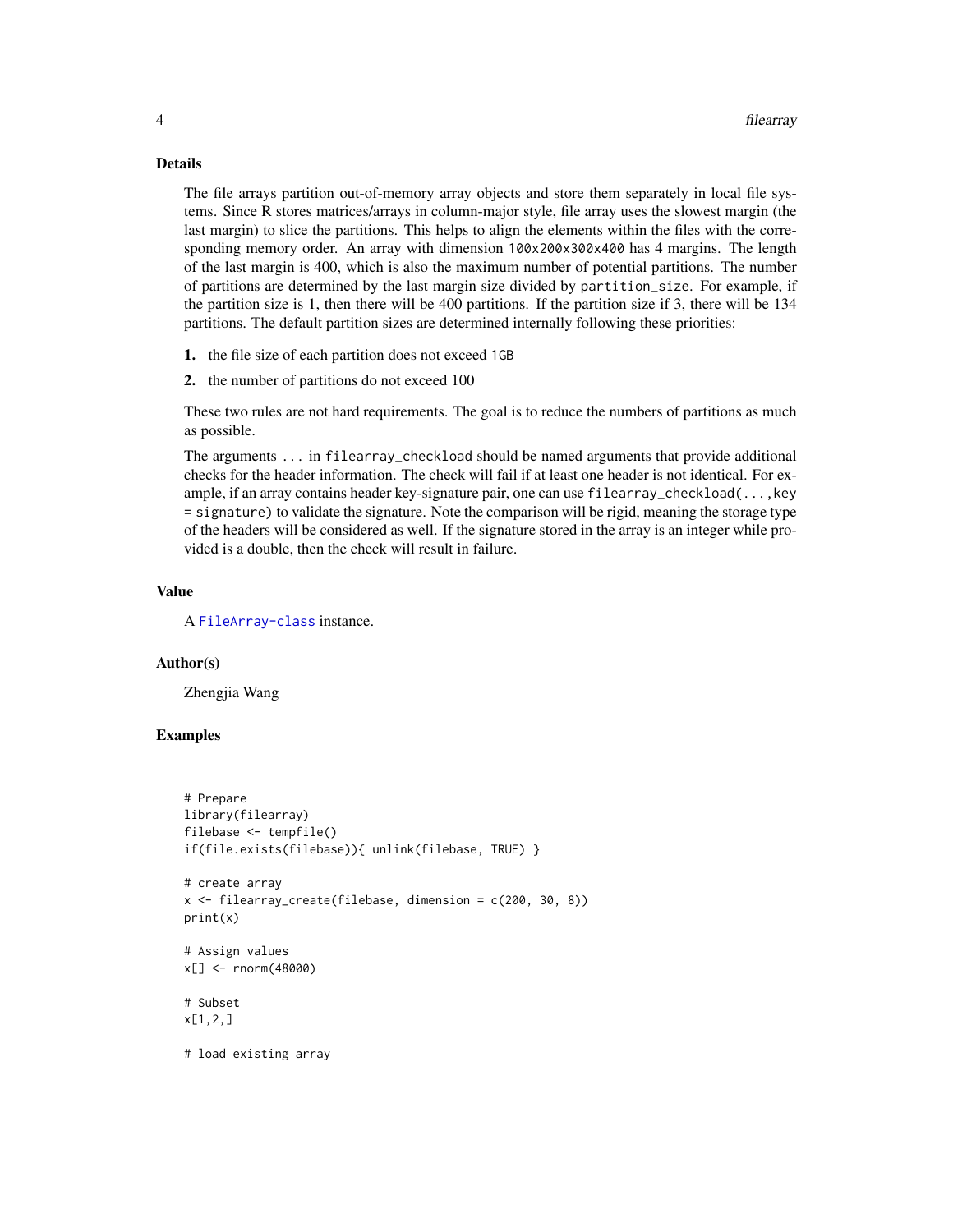#### <span id="page-4-0"></span>FileArray-class 5

```
filearray_load(filebase)
x$set_header("signature", "tom")
filearray_checkload(filebase, signature = "tom")
## Not run:
# Trying to load with wrong signature
filearray_checkload(filebase, signature = "jerry")
## End(Not run)
```
<span id="page-4-1"></span>FileArray-class *Definition of file array*

#### **Description**

S4 class definition of FileArray. Please use [filearray\\_create](#page-2-1) and [filearray\\_load](#page-2-1) to create instances.

#### Public Methods

get\_header(key, default = NULL) Get header information; returns default if key is missing

- set\_header(key, value) Set header information; the extra headers will be stored in meta file. Please do not store large headers as they will be loaded into memory frequently.
- can\_write() Whether the array data can be altered
- create(filebase, dimension, type = "double", partition\_size = 1) Create a file array instance
- delete(force = FALSE) Remove array from local file system and reset
- dimension() Get dimension vector

dimnames(v) Set/get dimension names

- element\_size() Internal storage: bytes per element
- fill\_partition(part, value) Fill a partition with given scalar
- get\_partition(part, reshape = NULL) Get partition data, and reshape (if not null) to desired dimension
- expand(n) Expand array along the last margin; returns true if expanded; if the dimnames have been assigned prior to expansion, the last dimension names will be filled with NA
- initialize\_partition() Make sure a partition file exists; if not, create one and fill with NAs or  $0$  (type= $'$ raw')

load(filebase, mode = c("readwrite", "readonly")) Load file array from existing directory

partition\_path(part) Get partition file path

partition\_size() Get partition size; see [filearray](#page-2-2)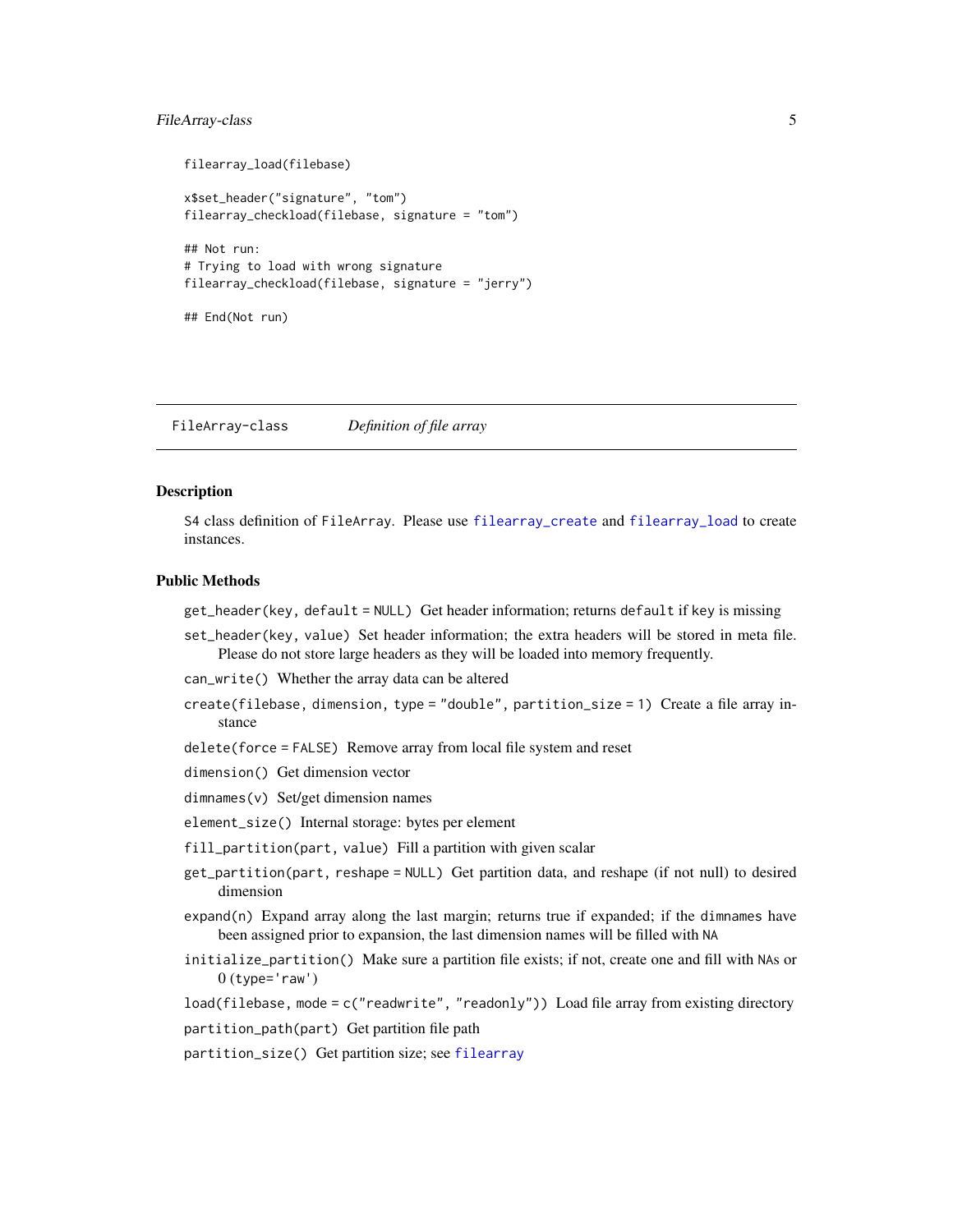set\_partition(part, value, ..., strict = TRUE) Set partition value

sexp\_type() Get data SEXP type; see R internal manuals

show() Print information

type() Get data type

valid() Check if the array is valid.

#### See Also

[filearray](#page-2-2)

<span id="page-5-1"></span>filearray\_bind *Merge and bind homogeneous file arrays*

#### Description

The file arrays to be merged must be homogeneous: same data type, partition size, and partition length

#### Usage

```
filearray_bind(
  ...,
  . list = list(),
  filebase = tempfile(),
  symlink = FALSE,
 overwrite = FALSE,
 cache_ok = FALSE
)
```

| , .list   | file array instances                                                                                                                                                                                                                                                |
|-----------|---------------------------------------------------------------------------------------------------------------------------------------------------------------------------------------------------------------------------------------------------------------------|
| filebase  | where to create merged array                                                                                                                                                                                                                                        |
| symlink   | whether to use file.symlink; if true, then partition files will be symbolic-<br>linked to the original arrays, otherwise the partition files will be copied over. If<br>you want your data to be portable, do not use symbolic-links. The default value<br>is FALSE |
| overwrite | whether to overwrite when filebase already exists; default is false, which<br>raises errors                                                                                                                                                                         |
| cache_ok  | see 'Details', only used if overwrite is true.                                                                                                                                                                                                                      |

<span id="page-5-0"></span>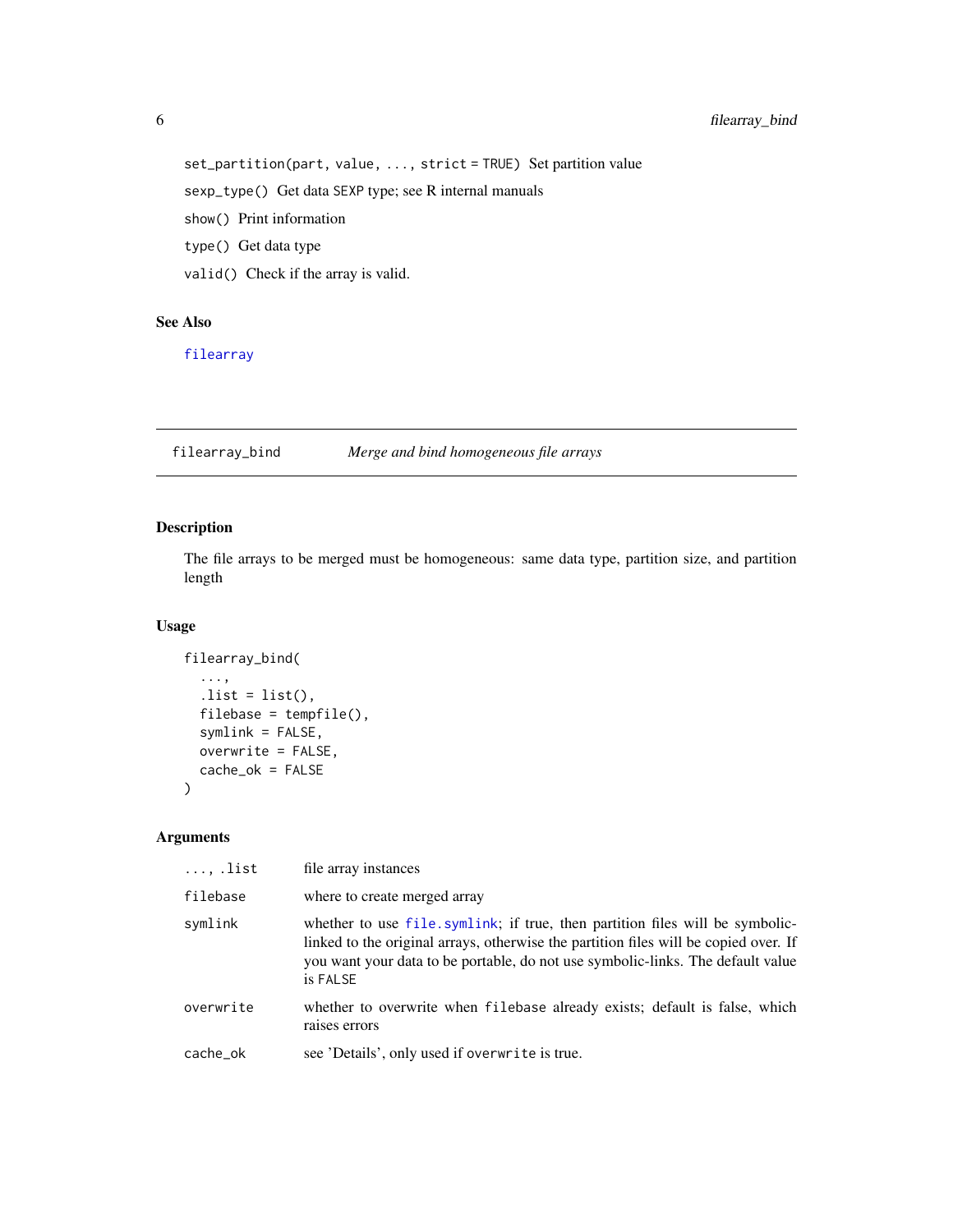#### <span id="page-6-0"></span>Details

The input arrays must share the same data type and partition size. The dimension for each partition should also be the same. For example an array  $x1$  has dimension  $100x20x30$  with partition size 1, then each partition dimension is  $100x20x1$ , and there are 30 partitions. x1 can bind with another array of the same partition size. This means if  $x2$  has dimension  $100x20x40$  and each partition size is 1, then x1 and x2 can be merged.

If filebase exists and overwrite is FALSE, an error will always raise. If overwrite=TRUE and cache\_ok=FALSE, then the existing filebase will be erased and any data stored within will be lost. If both overwrite and cache\_ok are TRUE, then , before erasing filebase, the function validates the existing array header and compare the header signatures. If the existing header signature is the same as the array to be created, then the existing array will be returned. This cache\_ok could be extremely useful when binding large arrays with symlink=FALSE as the cache might avoid moving files around. However, cache\_ok should be enabled with caution. This is because only the header information will be compared, but the partition data will not be compared. If the existing array was generated from an old versions of the source arrays, but the data from the source arrays has been altered, then the cache\_ok=TRUE is rarely proper as the cache is outdated.

The symlink option should be used with extra caution. Creating symbolic links is definitely faster than copying partition files. However, since the partition files are simply linked to the original partition files, changing to the input arrays will also affect the merged arrays, and vice versa; see 'Examples'. Also for arrays created from symbolic links, if the original arrays are deleted, while the merged arrays will not be invalidated, the corresponding partitions will no longer be accessible. Attempts to set deleted partitions will likely result in failure. Therefore symlink should be set to true when creating merged arrays are temporary for read-only purpose, and when speed and disk space is in consideration. For extended reading, please check [files](#page-0-0) for details.

#### Value

A bound array in 'FileArray' class.

```
partition_size <- 1
type <- "double"
x1 <- filearray_create(
    tempfile(), c(2,2), type = type,partition_size = partition_size)
x1[] < -1:4x2 <- filearray_create(
    tempfile(), c(2,1), type = type,partition_size = partition_size)
x2[] < -5:6y1 <- filearray_bind(x1, x2, symlink = FALSE)
y2 <- filearray_bind(x1, x2)
# y1 copies partition files, and y2 simply creates links
# if symlink is supported
y1[] - y2[]
```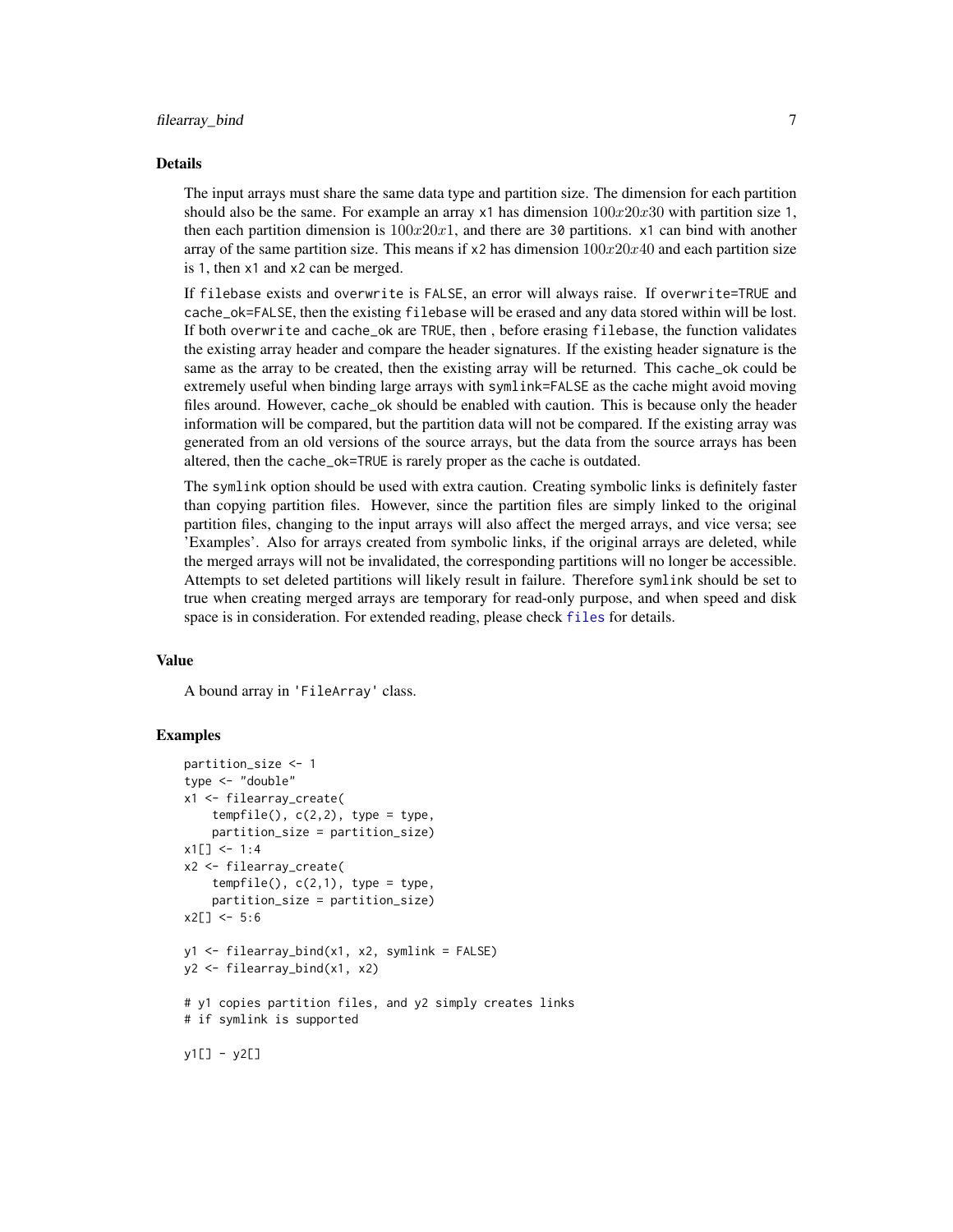8 fmap and the set of the set of the set of the set of the set of the set of the set of the set of the set of the set of the set of the set of the set of the set of the set of the set of the set of the set of the set of th

```
# change x1
x1[1,1] <- NA
# y1 is not affected
y1[]
# y2 changes
v2[]
```
<span id="page-7-1"></span>filearray\_threads *Set or get file array threads*

#### Description

Will enable/disable multi-threaded reading or writing at C++ level using 'OpenMP'.

#### Usage

filearray\_threads(n, reset\_after\_fork = -1L)

#### Arguments

n number of threads to set. If n is negative, then default to the number of cores that computer has.

#### reset\_after\_fork

when forking a cluster (in 'osx' or 'linux'), the number of threads will be set to one to avoid memory issues. Setting this to 1 will reset threads once forked clusters are shut down. Setting to 0 will disable reset, and -1 to use last set values.

#### Value

An integer of current number of threads

fmap *Map multiple file arrays and save results*

#### Description

Advanced mapping function for multiple file arrays. fmap runs the mapping functions and stores the results in file arrays. fmap2 stores results in memory. This feature is experimental. There are several constraints to the input. Failure to meet these constraints may result in undefined results, or even crashes. Please read Section 'Details' carefully before using this function.

<span id="page-7-0"></span>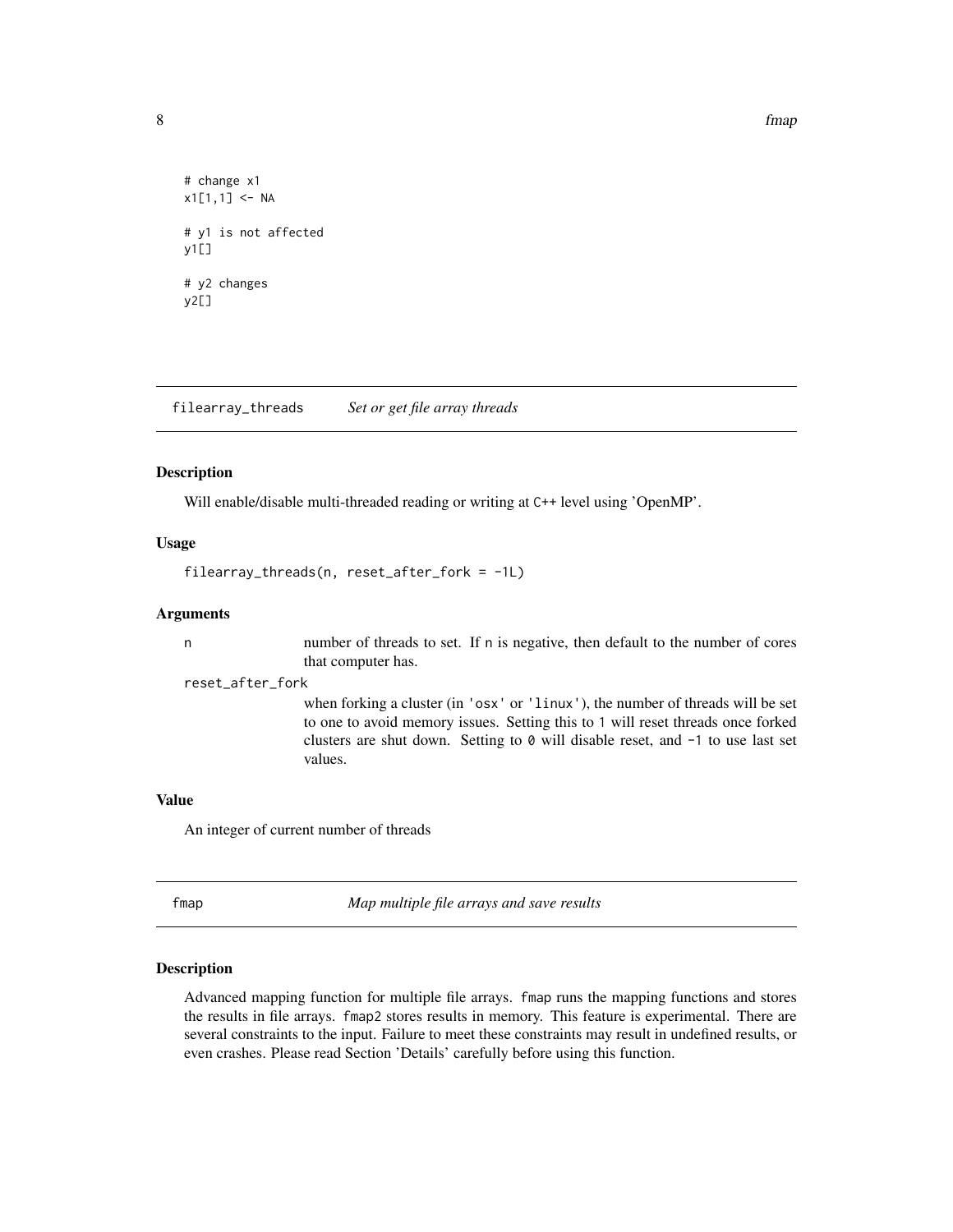<span id="page-8-0"></span>fmap 99

#### Usage

```
fmap(x, fun, y, input_size = NA, output_size = NA, ...)fmap2(x, fun, input_size = NA, simplify = TRUE, ...)fmap-element_wise(x, fun, .y, ..., .input_size = NA)
```
#### Arguments

| $\mathsf{x}$ | a list of file arrays to map; each element of $x$ must share the same dimensions. |
|--------------|-----------------------------------------------------------------------------------|
| fun          | function that takes one list                                                      |
| . у          | a file array object, used to save results                                         |
| .input_size  | number of elements to read from each array of x                                   |
| .output_size | fun output vector length                                                          |
| .            | other arguments passing to fun                                                    |
| .simplify    | whether to apply simplify 2 array to the result                                   |

#### Details

Denote the first argument of fun as input, The length of input equals the length of x. The size of each element of input is defined by .input\_size, except for the last loop. For example, given dimension of each input array as  $10x10x10x10$ , if . input\_size=100, then length(input[[1]])=100. The total number of runs equals to length(x[[1]])/100. If .input\_size=300, then length(input[[1]]) will be 300 except for the last run. This is because 10000 cannot be divided by 300. The element length of the last run will be 100.

The returned variable length of fun will be checked by .output\_size. If the output length exceed .output\_size, an error will be raised.

Please make sure that length(.y)/length(x[[1]]) equals to .output\_size/.input\_size.

For fmap\_element\_wise, the input[[1]] and output length must be the consistent.

#### Value

File array instance .y

```
set.seed(1)
x1 <- filearray_create(tempfile(), dimension = c(100,20,3))
x1[] <- rnorm(6000)
x2 \le filearray_create(tempfile(), dimension = c(100, 20, 3))
x2[] <- rnorm(6000)
# Add two arrays
output <- filearray_create(tempfile(), dimension = c(100,20,3))
fmap(list(x1, x2), function(input){
```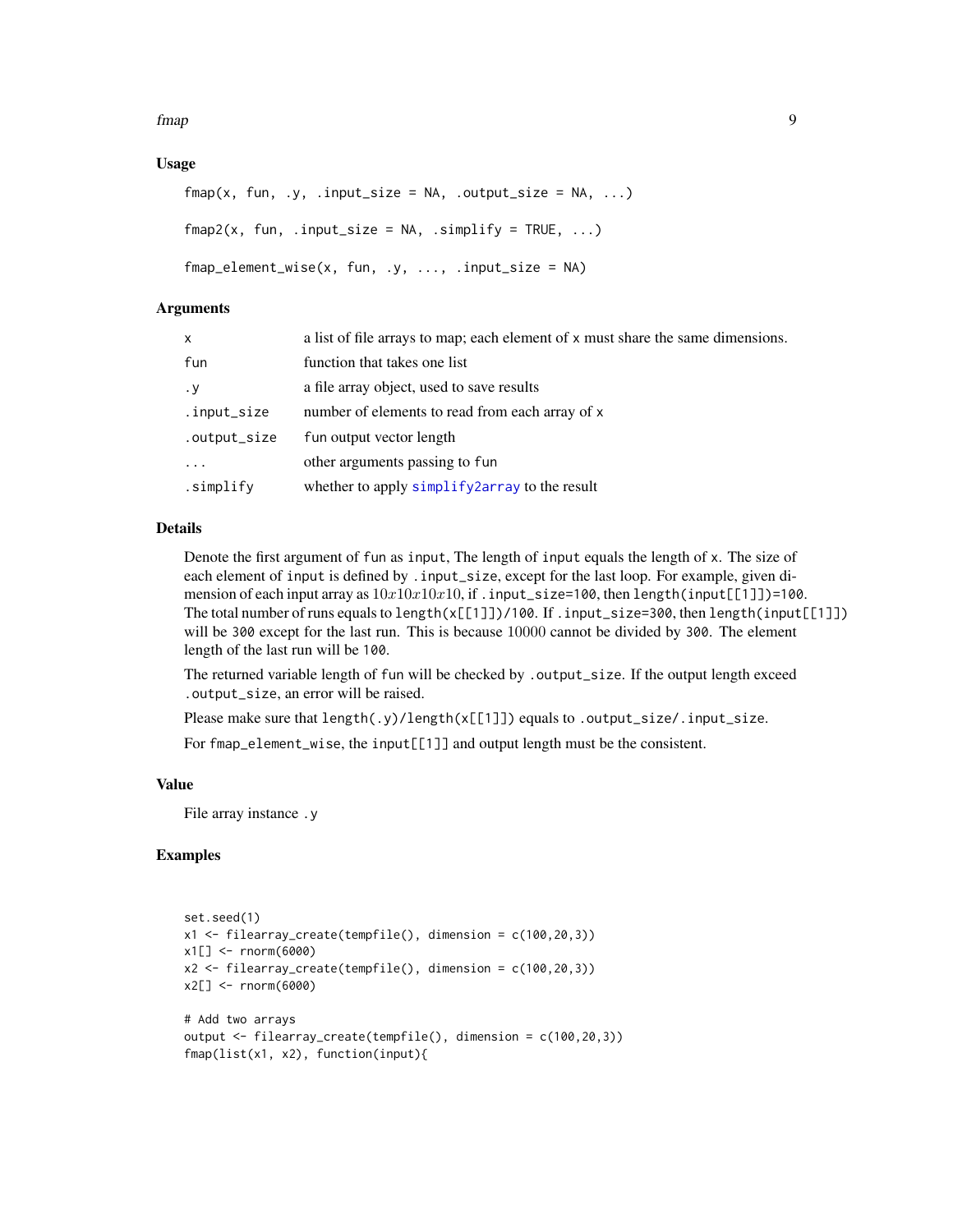```
10 fmap
```

```
input[[1]] + input[[2]]}, output)
# check
range(output[] - (x1[] + x2[]))
output$delete()
# Calculate the maximum of x1/x2 for every 100 elements
output <- filearray_create(tempfile(), dimension = c(20,3))
fmap(list(x1, x2), function(input){
    max(input[[1]] / input[[2]])
}, output, .input_size = 100, .output_size = 1)
# check
range(output[] - apply(x1[] / x2[], c(2,3), max))
output$delete()
# A large array example
if(interactive()){
    x \le filearray_create(tempfile(), dimension = c(287, 100, 301, 4))
    dimnames(x) <- list(
       Trial = 1:287,Marker = 1:100,
       Time = 1:301,
       Location = 1:4)
    for(i in 1:4){
       x[,,,i] <- runif(8638700)
    }
    # Step 1:
    # for each location, trial, and marker, calibrate (baseline)
    # according to first 50 time-points
   output <- filearray_create(tempfile(), dimension = dim(x))
    # baseline-percentage change
    fmap(
       list(x),
        function(input){
            # get locational data
            location_data <- input[[1]]
            dim(location_data) <- c(287, 100, 301)
            # collapse over first 50 time points for
            # each trial, and marker
            baseline <- apply(location_data[,,1:50], c(1,2), mean)
            # calibrate
            calibrated <- sweep(location_data, c(1,2), baseline,
                                FUN = function(data, bl){
```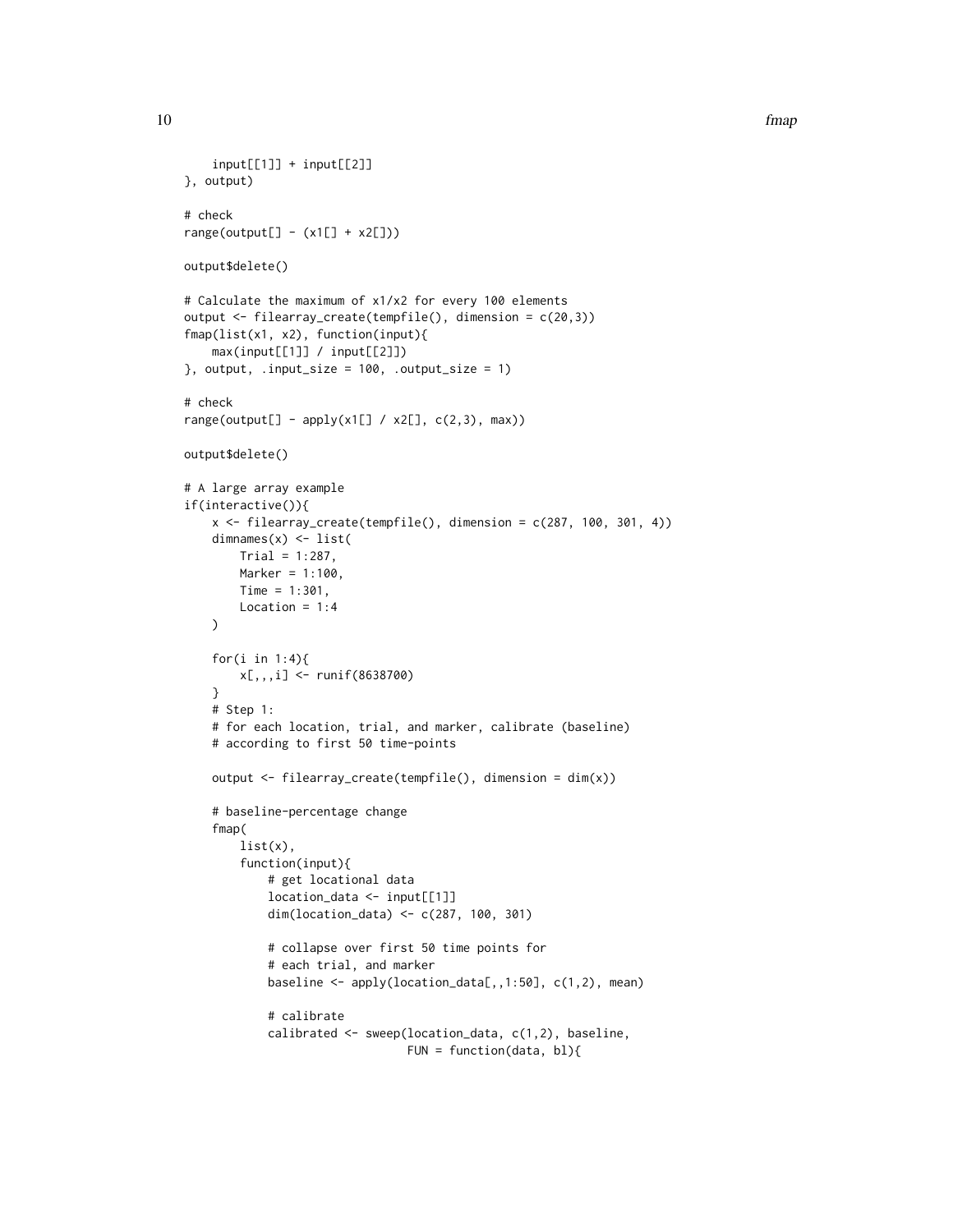<span id="page-10-0"></span>fwhich the contract of the contract of the contract of the contract of the contract of the contract of the contract of the contract of the contract of the contract of the contract of the contract of the contract of the con

```
(data / bl - 1) * 100})
            return(calibrated)
       },
        .y = output,# input dimension is 287 x 100 x 301 for each location
        input_size = 8638700,
        # output dimension is 287 x 100 x 301
        .output_size = 8638700
   )
    # cleanup
    x$delete()
# cleanup
x1$delete()
x2$delete()
output$delete()
```
}

#### fwhich *A generic function of* which *that is* 'FileArray' *compatible*

#### Description

A generic function of which that is 'FileArray' compatible

#### Usage

```
fwhich(x, val, arr. ind = FALSE, ...)
## Default S3 method:
fwhich(x, val, arr.ind = FALSE, ...)## S3 method for class 'FileArray'
```

```
fwhich(x, val, arr.ind = FALSE, ...)
```

|          | any R vector, matrix, array or file-array                     |
|----------|---------------------------------------------------------------|
| val      | values to find                                                |
| arr.ind  | logical; should array indices be returned when x is an array? |
| $\cdots$ | further passed to which or arrayInd                           |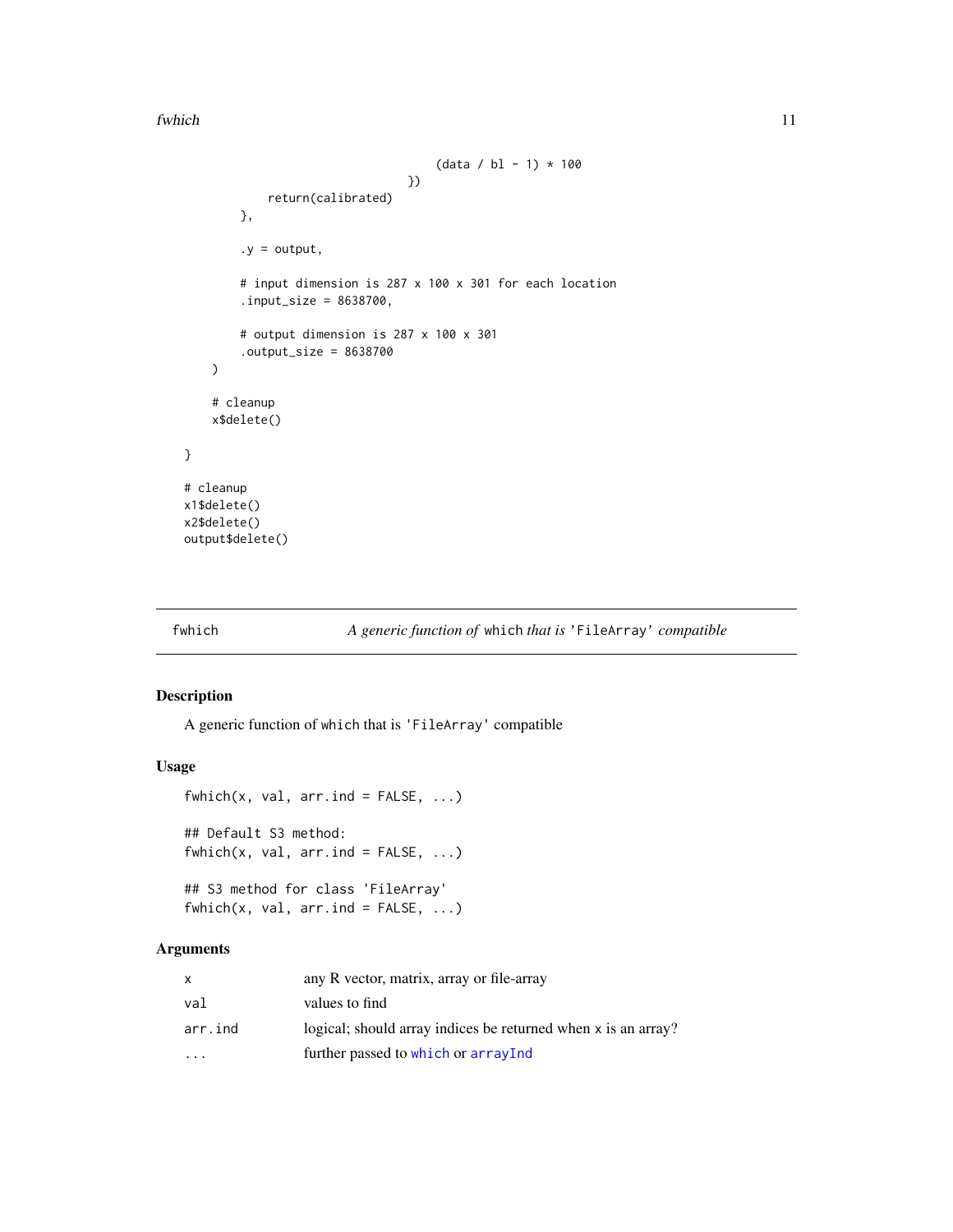#### <span id="page-11-0"></span>12 mapreduce

#### Value

The indices of x elements that are listed in val.

#### Examples

```
# Default case
x \leftarrow \text{array}(1:27, \text{rep}(3,3))fwhich(x, c(4,5))# file-array case
arr <- filearray_create(tempfile(), dim(x))
arr[] \leftarrow xfwhich(arr, c(4,5))
```

| mapreduce | A map-reduce method to iterate blocks of file-array data with little |  |  |  |  |
|-----------|----------------------------------------------------------------------|--|--|--|--|
|           | memory usage                                                         |  |  |  |  |

#### Description

A map-reduce method to iterate blocks of file-array data with little memory usage

#### Usage

```
mapreduce(x, map, reduce, ...)
## S4 method for signature 'FileArray,ANY,`function`'
mapreduce(x, map, reduce, buffer_size = NA, ...)
## S4 method for signature 'FileArray,ANY,`NULL`'
mapreduce(x, map, reduce, buffer_size = NA, ...)
## S4 method for signature 'FileArray,ANY,missing'
mapreduce(x, map, reduce, buffer_size = NA, ...)
```

| $\mathsf{x}$            | a file array object                                       |
|-------------------------|-----------------------------------------------------------|
| map                     | mapping function that receives 3 arguments; see 'Details' |
| reduce                  | NULL, or a function that takes a list as input            |
| $\cdot$ $\cdot$ $\cdot$ | passed to other methods                                   |
| buffer_size             | control how we split the array; see 'Details'             |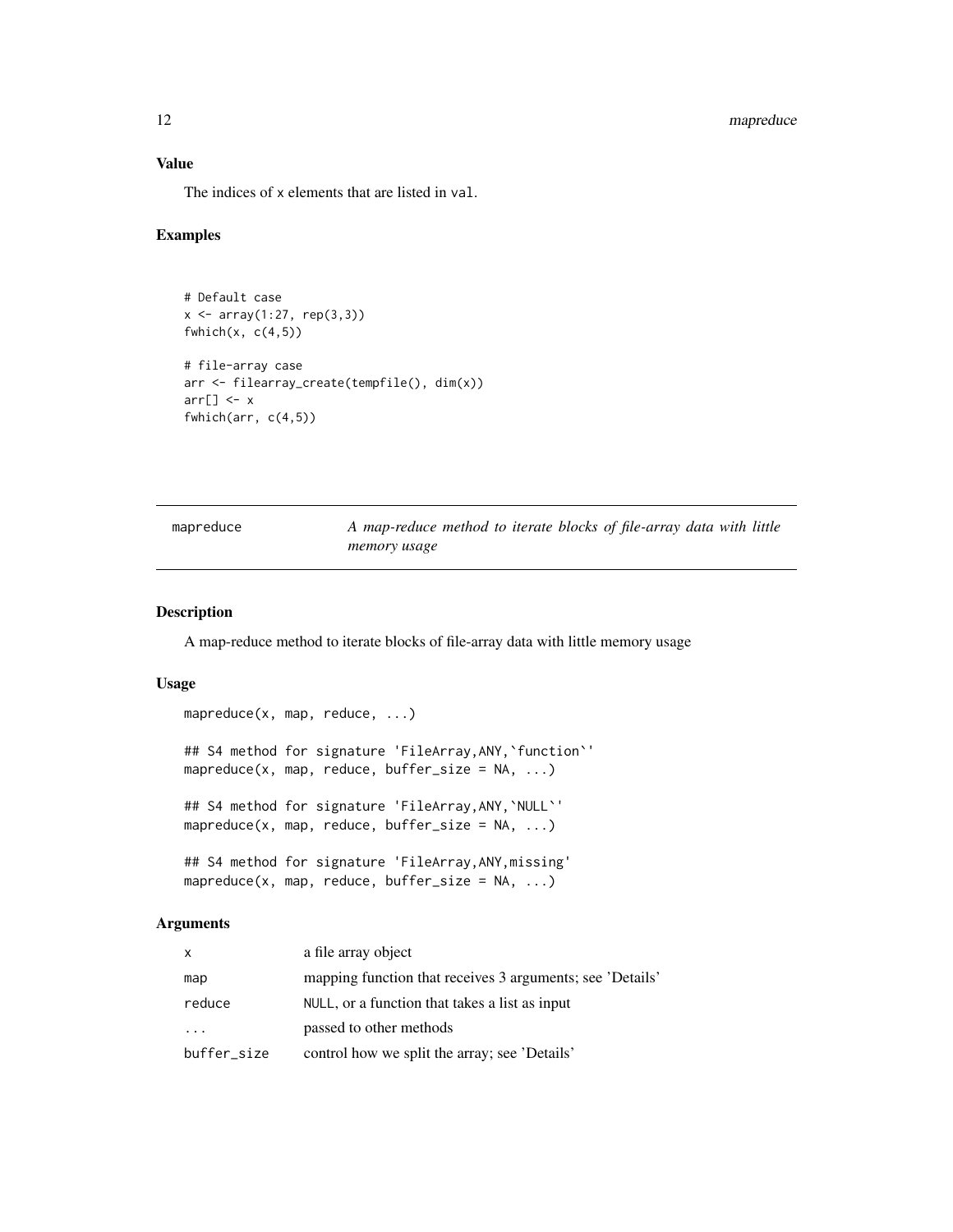#### <span id="page-12-0"></span>mapreduce the contract of the contract of the contract of the contract of the contract of the contract of the contract of the contract of the contract of the contract of the contract of the contract of the contract of the

#### Details

When handling out-of-memory arrays, it is recommended to load a block of array at a time and execute on block level. See [apply](#page-1-1) for a implementation. When an array is too large, and when there are too many blocks, this operation will become very slow if computer memory is low. This is because the R will perform garbage collection frequently. Implemented in C++, mapreduce creates a buffer to store the block data. By reusing the memory over and over again, it is possible to iterate through the array with minimal garbage collections. Many statistics, including min, max, sum, mean, ... These statistics can be calculated in this way efficiently.

The function map contains three arguments: data (mandate), size (optional), and first\_index (optional). The data is the buffer, whose length is consistent across iterations. size indicates the effective size of the buffer. If the partition size is not divisible by the buffer size, only first size elements of the data are from array, and the rest elements will be NA. This situation could only occurs when buffer\_size is manually specified. By default, all of data should belong to arrays. The last argument first\_index is the index of the first element data[1] in the whole array. It is useful when positional data is needed.

The buffer size, specified by buffer\_size is an additional optional argument in .... Its default is NA, and will be calculated automatically. If manually specified, a large buffer size would be desired to speed up the calculation. The default buffer size will not exceed  $nThreadsx2MB$ , where nThreads is the number of threads set by [filearray\\_threads](#page-7-1). When partition length cannot be divided by the buffer size, instead of trimming the buffer, NAs will be filled to the buffer, passed to map function; see previous paragraph for treatments.

The function mapreduce ignores the missing partitions. That means if a partition is missing, its data will not be read nor passed to map function. Please run x\$initialize\_partition() to make sure partition files exist.

#### Value

If reduce is NULL, return mapped results, otherwise return reduced results from reduce function

```
x <- filearray_create(tempfile(), c(100, 100, 10))
x[] \le- rnorm(1e5)
## calculate summation
# identical to sum(x[]), but is more feasible in large cases
mapreduce(x, map = function(data, size){
    # make sure `data` is all from array
    if(length(data) != size){
        data <- data[1:size]
    }
    sum(data)
}, reduce = function(mapped_list){
    do.call(sum, mapped_list)
})
```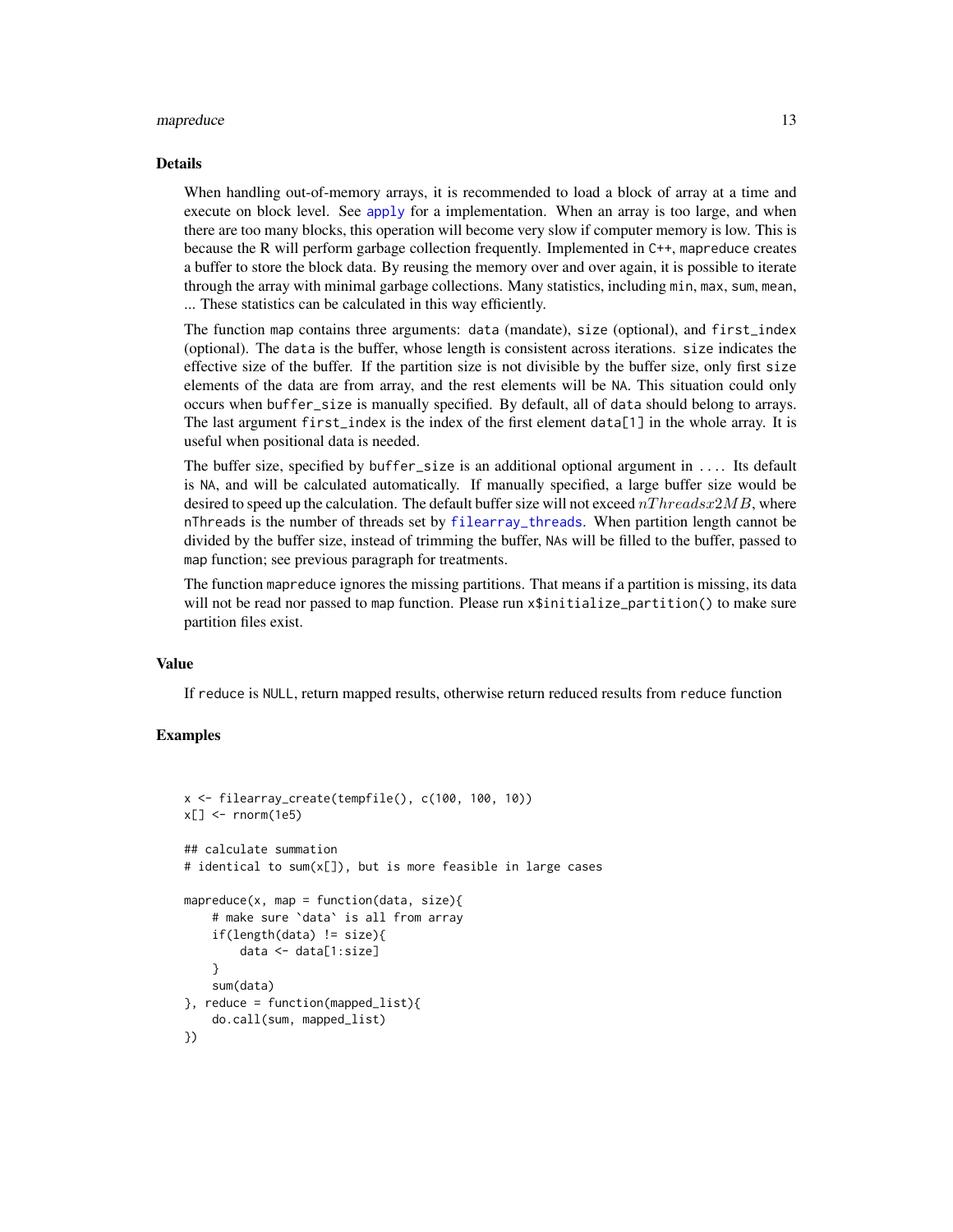```
## Find elements are less than -3
positions <- mapreduce(
    x,
    map = function(data, size, first_index) {
        if (length(data) != size) {
            data <- data[1:size]
        }
        which(data \langle -3 \rangle + (first_index - 1)
    },
    reduce = function(mapped_list) {
        do.call(c, mapped_list)
    }
)
if(length(positions)){
    x[[positions[1]]]
}
```
S3-filearray *'S3' methods for 'FileArray'*

#### Description

These are 'S3' methods for 'FileArray'

#### Usage

```
## S3 method for class 'FileArray'
 x[
  ...,
  drop = TRUE,reshape = NULL,
  strict = TRUE,
 dimnames = TRUE,
  split\_dim = 0]
## S3 replacement method for class 'FileArray'
x[\ldots] <- value
## S3 method for class 'FileArray'
x[[i]]
## S3 method for class 'FileArray'
as.array(x, reshape = NULL, drop = FALSE, ...)
```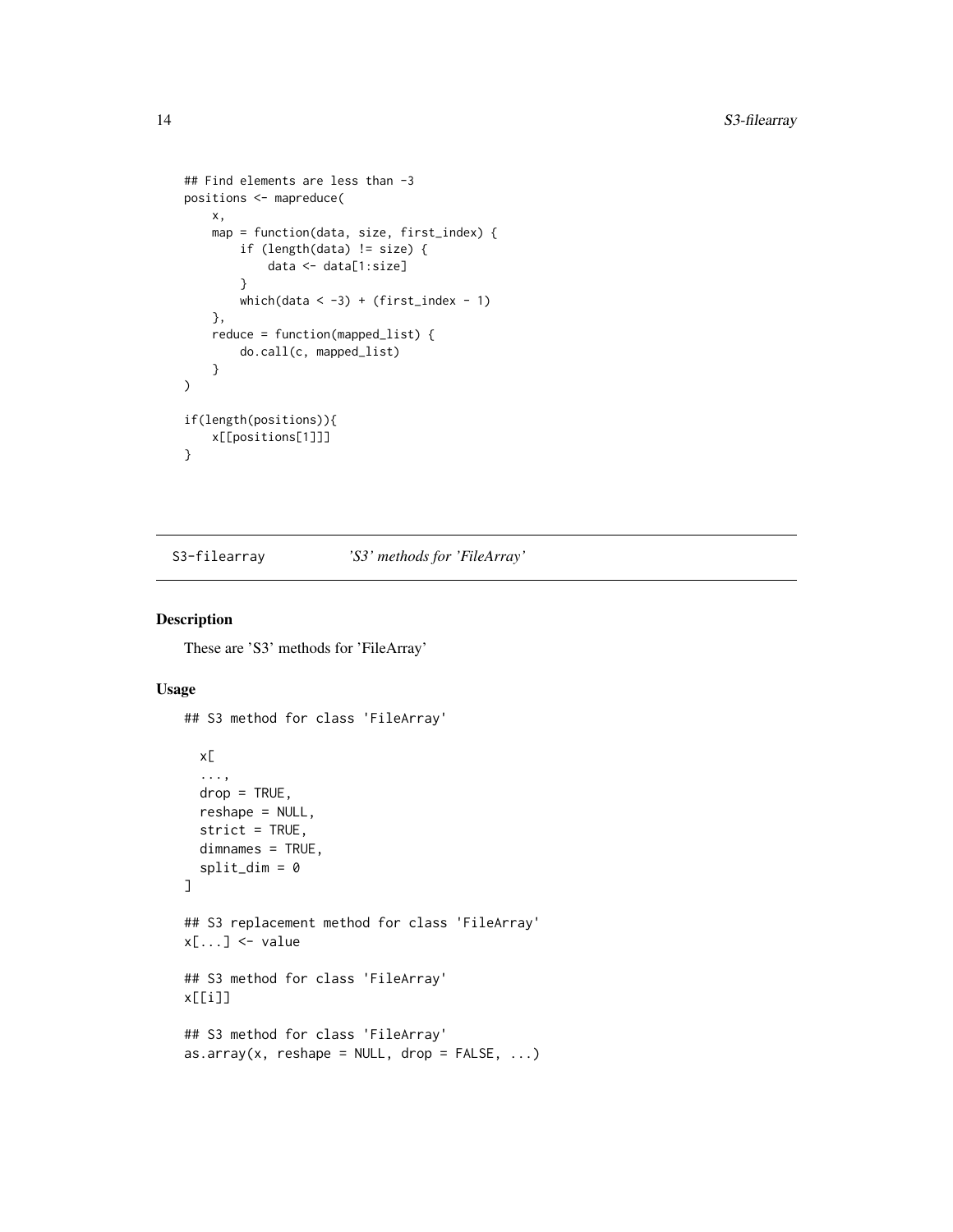```
## S3 method for class 'FileArray'
dim(x)
## S3 method for class 'FileArray'
dimnames(x)
## S3 replacement method for class 'FileArray'
dimnames(x) <- value
## S3 method for class 'FileArray'
length(x)
## S3 method for class 'FileArray'
max(x, na.rm = FALSE, ...)## S3 method for class 'FileArray'
min(x, na.rm = FALSE, ...)## S3 method for class 'FileArray'
range(x, \text{na.rm = FALSE}, \ldots)## S3 method for class 'FileArray'
sum(x, na.rm = FALSE, ...)## S3 method for class 'FileArray'
subset(x, ..., drop = FALSE)
```
#### Arguments

| X           | a file array                                                                                                                                   |
|-------------|------------------------------------------------------------------------------------------------------------------------------------------------|
| drop        | whether to drop dimensions; see topic Extract                                                                                                  |
| reshape     | a new dimension to set before returning subset results; default is NULL (use de-<br>fault dimensions)                                          |
| strict      | whether to allow indices to exceed bound; currently only accept TRUE                                                                           |
| dimnames    | whether to preserve dimnames                                                                                                                   |
| split_dim   | internally used; split dimension and calculate indices to manually speed up the<br>subset; value ranged from 0 to size of dimension minus one. |
| value       | value to substitute or set                                                                                                                     |
| $i, \ldots$ | index set, or passed to other methods                                                                                                          |
| na.rm       | whether to remove NA values during the calculation                                                                                             |

#### Functions

- [.FileArray: get element by position
- [<-.FileArray: assign array values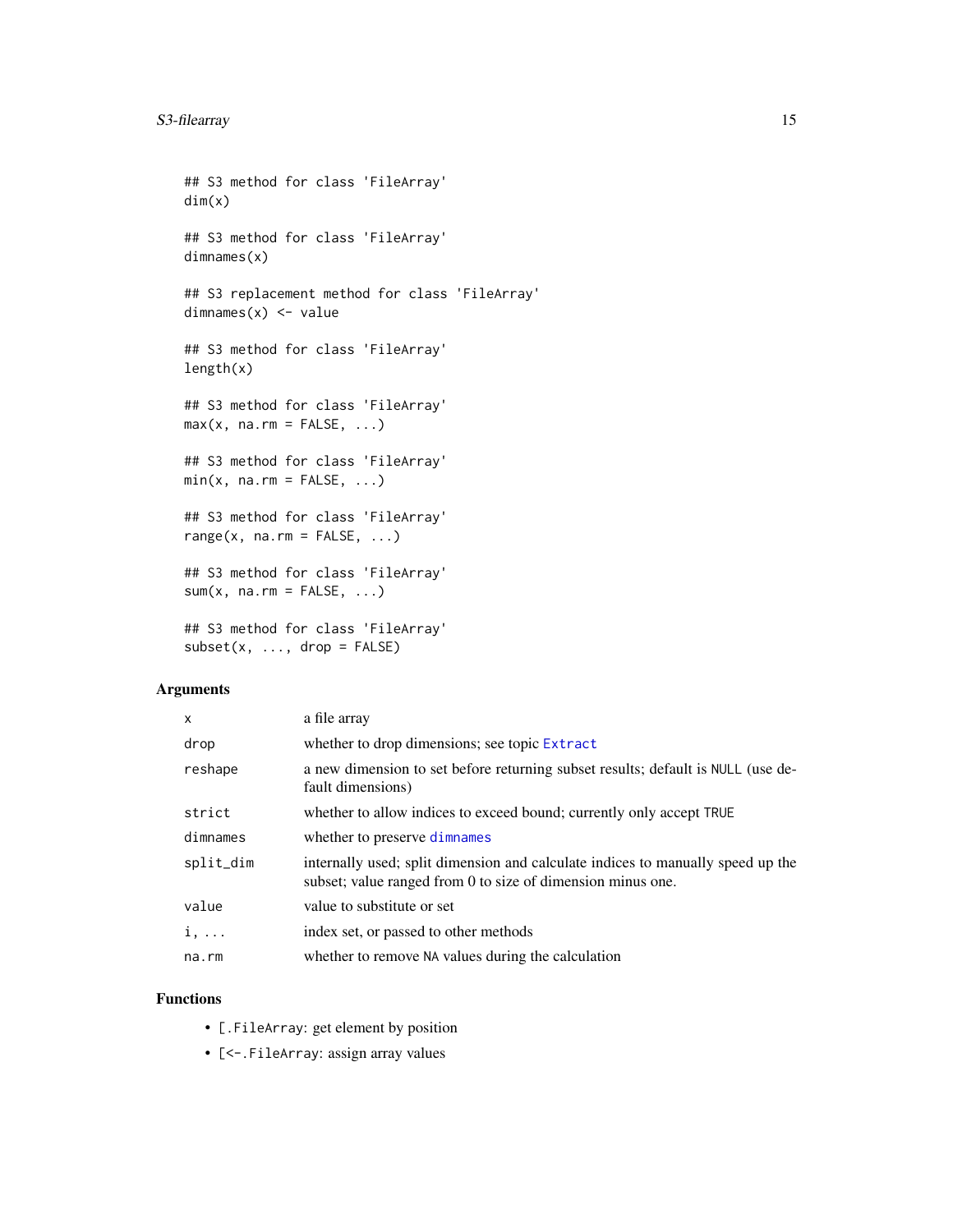#### <span id="page-15-0"></span>16 type of the contract of the contract of the contract of the contract of the contract of the contract of the contract of the contract of the contract of the contract of the contract of the contract of the contract of the

- [[.FileArray: get element by index
- as.array.FileArray: converts file array to native array in R
- dim.FileArray: get dimensions
- dimnames.FileArray: get dimension names
- dimnames<-.FileArray: set dimension names
- length.FileArray: get array length
- max.FileArray: get max value
- min.FileArray: get min value
- range.FileArray: get value range
- sum.FileArray: get summation
- subset.FileArray: get subset file array with formulae

#### typeof *The type of a file array (extended)*

#### Description

The type of a file array (extended)

#### Usage

typeof(x)

## S4 method for signature 'FileArray' typeof(x)

#### Arguments

x any file array

#### Value

A character string. The possible values are "double", "integer", "logical", and "raw"